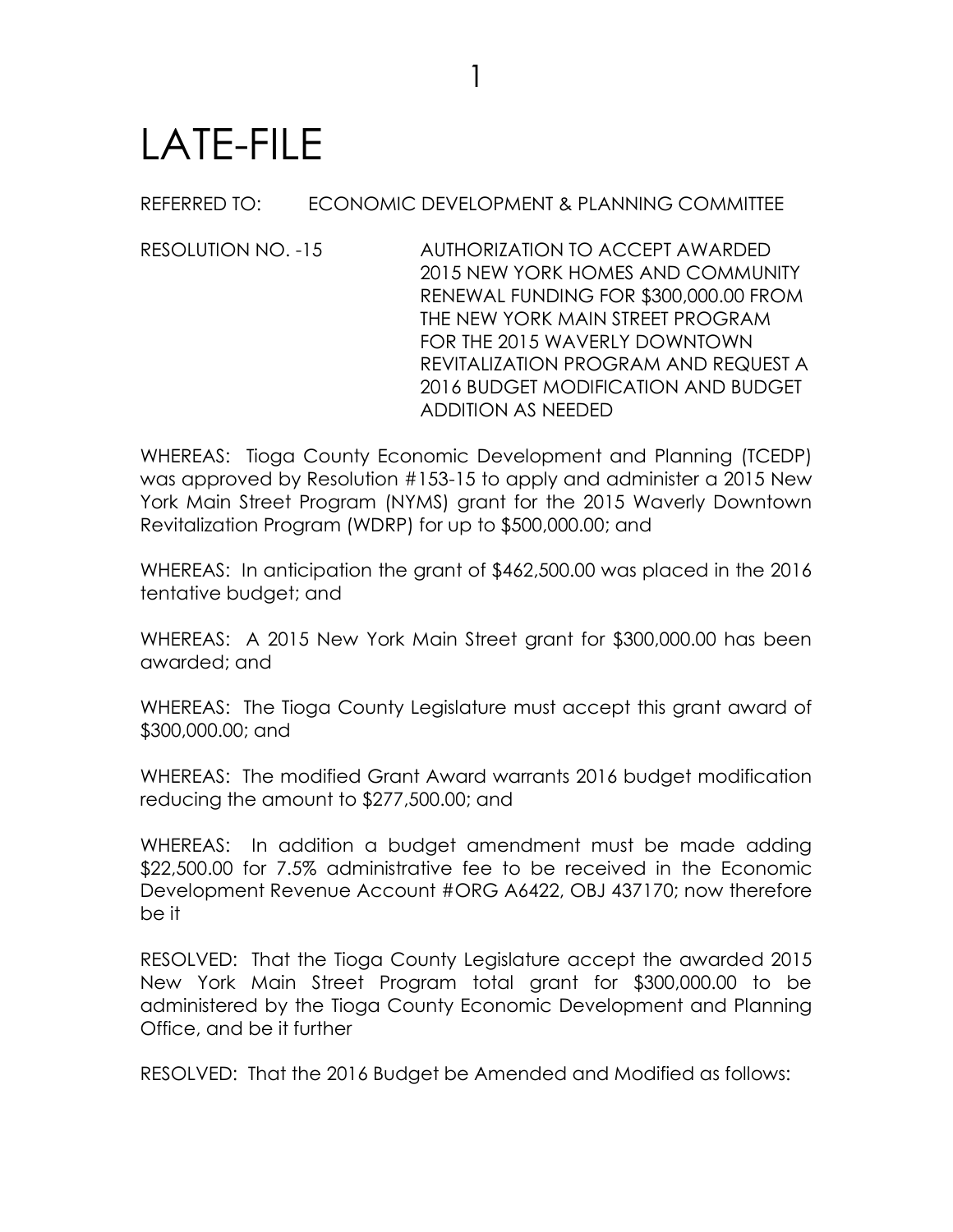2016 Budget Modification:

Revenue Account #ORG CE8510 OBJ 439900 \$277,500.00 Expense Account #ORG CE8510 OBJ 540487 \$277,500.00 Name: HCR 2015 Main Street Waverly

## 2016 Budget Addition:

| Revenue Account #ORG A6422 OBJ 437170 |                                 | \$22,500.00 |
|---------------------------------------|---------------------------------|-------------|
| Name:                                 | State Aid ED Administrative Fee |             |